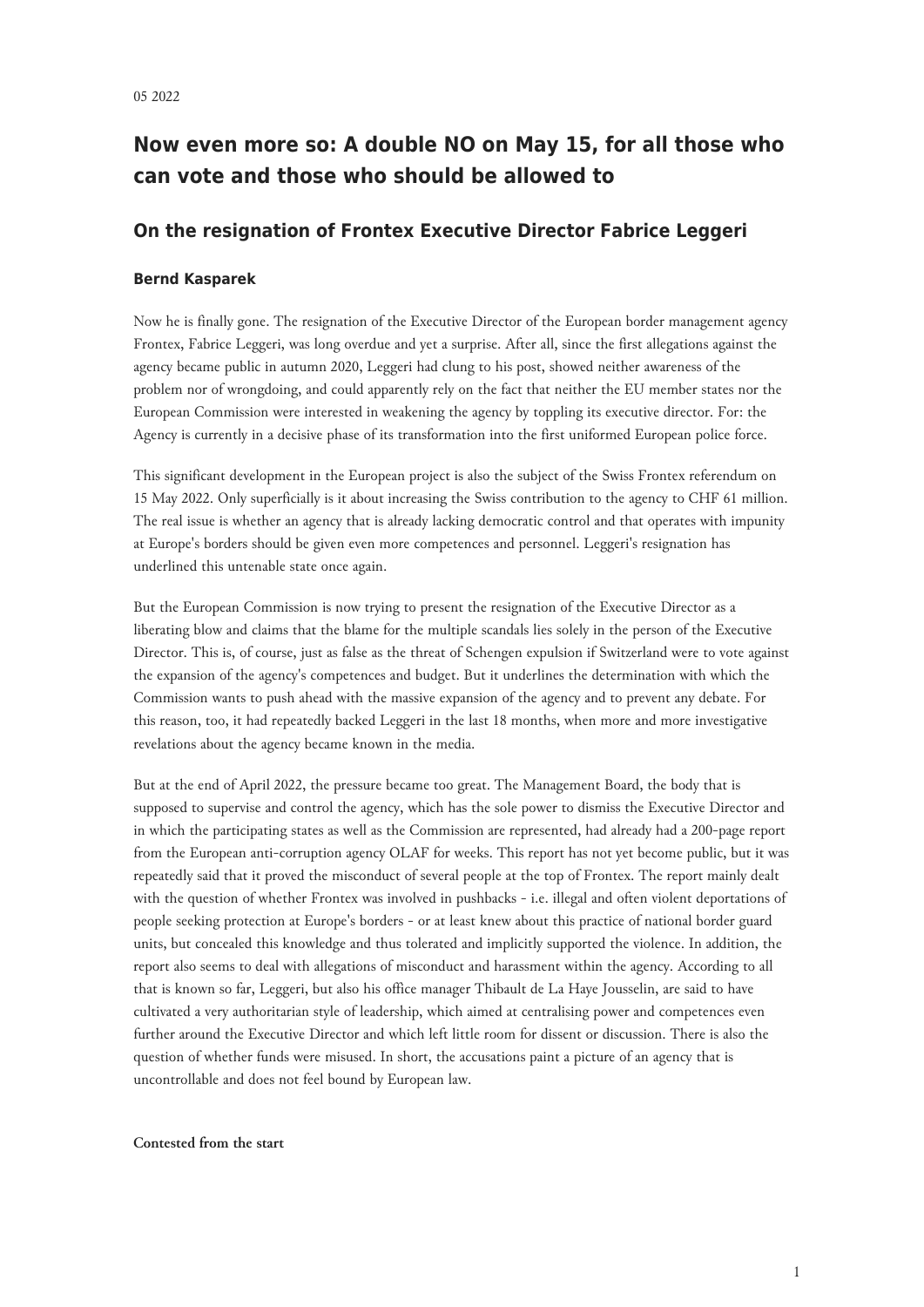The European movements of anti-racism and solidarity with migrants, NGOs as well as critical research have eyed Frontex with suspicion since its foundation in 2004. For already twenty years ago, it became apparent that the Europeanisation of migration and border policy through the Treaty of Amsterdam (1997), and in particular through the founding of the Frontex agency, was initiating a development that was problematic for various reasons. On the one hand, the agency networked actors from police, military and intelligence milieus and, on the other hand, brought them together with arms companies that discovered the business field of Europeanised, technologised border control that emerged in the 2000s. At the same time, an increasingly powerful actor in migration control emerged with the agency, which, however, de-politicised this deeply political question by arguing that it was only addressing technologies of Europeanised border management. Last but not least, with the agency, a European executive body emerged that is neither hemmed in by the legislature, the judiciary nor by its own supervisory regime. Thus, from the very beginning, the Agency was a relevant example of the often stated democratic deficit of the European Union in the form of an executive branch that took on a life of its own.

However, it was difficult to relate this rather abstract critique to the agency's practice. For by design, the agency remained rather in the background. The day-to-day work of border control and surveillance continued to be carried out by the border guard institutions of the member states. And the additional border control operations of the agency at various locations on Europe's border were coordinated and financed by it, but they were again carried out by the member states.

But working in the background did not mean that the agency had no influence. The launch of Eurosur - the European Border Surveillance System - in 2013 was the result of a feasibility study by the agency, which examined the networking of various border surveillance technologies such as drones or satellites. The agency's influence was even more serious in 2014, when Italy had to end the military-humanitarian operation *Mare Nostrum* in the Central Mediterranean under pressure from the European Union. The official goal of the operation was to stop the deaths of migrants in the Mediterranean, which was temporarily successful. But after a year, *Mare Nostrum* was terminated and replaced by the Frontex operation *Triton*, which once again prioritised the protection of the EU's external borders over the protection of human lives. Promptly, the death toll in the Mediterranean rose.

## **Crisis winner Frontex**

Surprisingly, however, the agency was absent for months in the summer of migration 2015. At the beginning of 2015, Leggeri had warned that hundreds of thousands of migrants were waiting in Libya to make the crossing to Italy. With this, he proved on the one hand that the forecasting abilities of the so-called risk analysis, which are often praised by the agency, were dubious at best, and on the other hand, his statement must be seen as a deliberate attempt to exert political and dishonest influence. But after that, not much was heard from the agency, which in retrospect is certainly a stroke of luck. A scenario in which the agency would have tried to stop migration movements with all the means at its disposal could only have led to misery, violence and death.

Nevertheless, Frontex was the biggest beneficiary of these turbulent months. As late as December 2015, the European Commission proposed a massive expansion of the agency's competences. Instead of its coordination function, it would now direct the new construct of a *European Border and Coast Guard*, and was given its new name, the *European Border and Coast Guard Agency*. The new regulation also codified how *border management was* to be carried out in the European Union and granted the agency initial supervisory functions. A second, even more comprehensive extension of competences took place in 2019. Not only did the new regulation merge Frontex with Eurosur, providing the agency with a comprehensive technical system of border surveillance. Above all, the agency received the competence and the budget to build up a *standing corps* of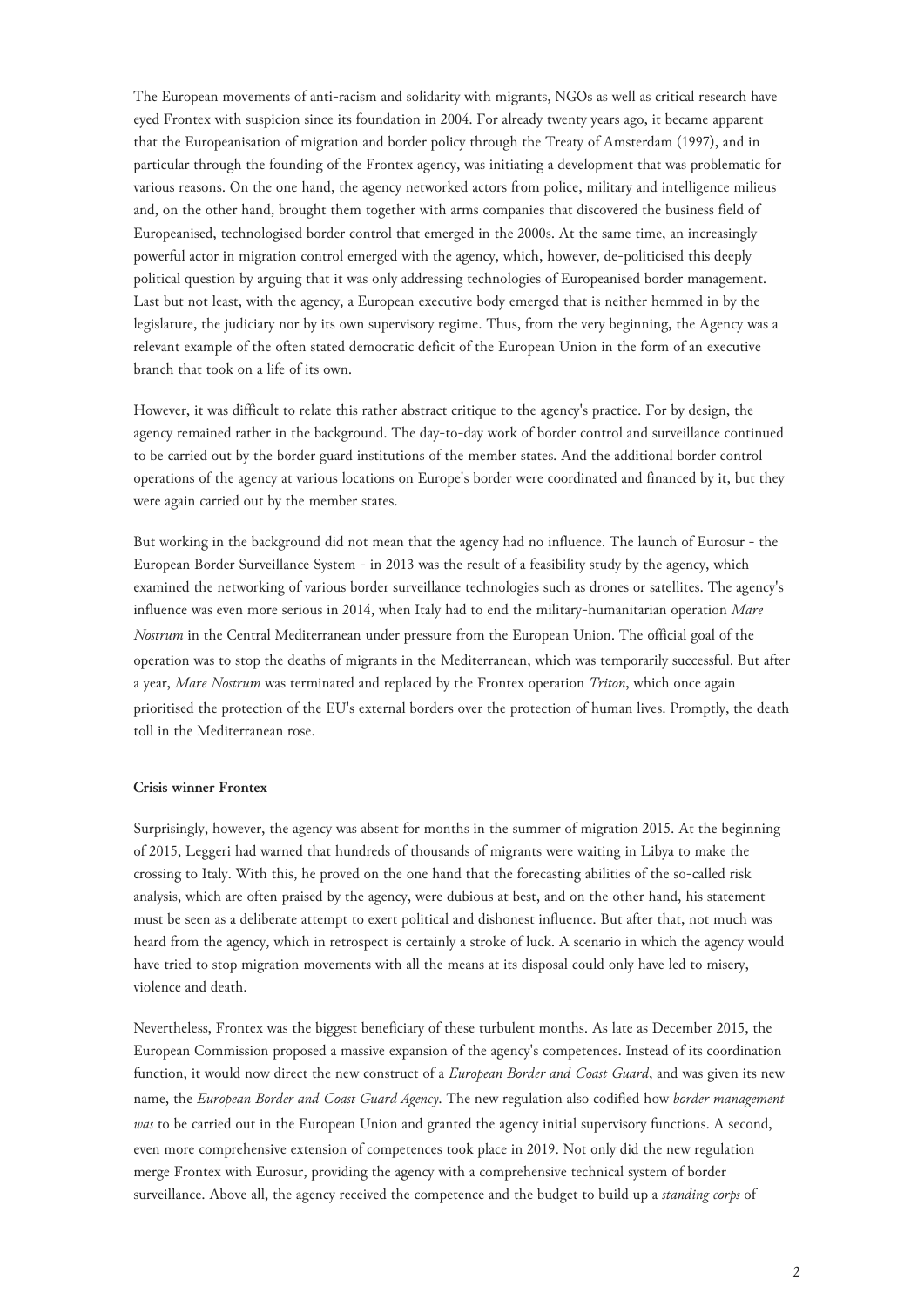10,000 European border guards by 2027.

The importance of this new regulation for European integration cannot be overstated. For the first time in its history, the European Union is creating a uniformed law enforcement agency to be deployed on a daily basis at Europe's borders. The introduction of this insignia of statehood, normally the subject of meticulous debate in the European project, went ahead without much debate, however, and was based on a rather vague article in the Lisbon Treaty granting the EU the competence to take measures for common border management. Whether this really meant that important constitutional issues such as democratic legitimacy and a functioning separation of powers were allowed to fall by the wayside must be doubted.

# **New methods**

But even beyond these large, constitutional questions, an alliance of activism, critical research and journalism had long before begun to document that the European system of border control led to violence and death.

<span id="page-2-0"></span>Already in 2008, a first demonstration took place in front of the agency's headquarters in Warsaw<sup>[1]</sup>, while the 2009 Noborder Camp on the Greek island of Lesbos trickily provoked the Greek coast guard to demonstrate in broad daylight in the port of Mytilini how they carry out pushbacks on the sea.[\[2\]](#page-6-1) The protest against and criticism of European migration policy, whether inside or outside Europe's borders, increasingly included criticism of Frontex and thus ensured that the agency became known to a wider audience in the first place. The media also became increasingly interested in this unusual institution of the European Union.

<span id="page-2-1"></span>An important breakthrough was the work of *Forensic Architecture/Forensic Oceanography*, which in individual cases, such as the 2012 case of the Left-To-Die boat, was able to meticulously trace how certain actions and omissions in the multi-actor system of the European border regime produced a catastrophe with a fatal outcome.[\[3\]](#page-6-2) But above all, the work plausibilised the new possibility of being able to drag the violence of the European border into the spotlight of a critical public.

<span id="page-2-2"></span>Since 2014, the *Alarmphone* network[\[4\]](#page-6-3) has documented cases in which protection seekers were turned back, first in the central Mediterranean and later also in the Aegean. The *Border Violence Monitoring Network*[\[5\]](#page-6-4) in turn documented indications and testimonies of violent pushbacks at land borders, such as the Greek-Turkish land border or the borders between Croatia and Bosnia and Herzegovina. This systematic documentation work created alternative databases on what was occuring at Europe's borders, which made new research approaches possible.

*The Freedom of Information activities of* Luisa Izuzquiza and Arne Semsrott (Semsrott and Izuzquiza 2018) proved to be a similar methodological innovation. They had started to increasingly request documents from the agency, based on the EU's Freedom of Information legislation. Thus, an archive of internal Agency documents slowly emerged, but most importantly, knowledge of these new methods and possibilities spread.

In addition, there were new results from research. In 2018, legal scholar Melanie Fink was able to show that external legal review of the agency's actions by national or European courts is also *de facto* impossible (Fink 2018). Also in 2018, my colleague Lena Karamanidou and I were able to demonstrate that the new, expanded agency was not subject to any substantial accountability and transparency obligations. The agency's internal mechanisms to guarantee compliance with fundamental rights in agency operations, or to allow for ex post review, were found to be essentially ineffective and inconsequential (Karamanidou and Kasparek 2020). And in my ethnography of the agency, I was also able to show that this construct of a European agency points to a technocratic European governance that has been deliberately pursued by the Commission since the 2000s (Kasparek 2021).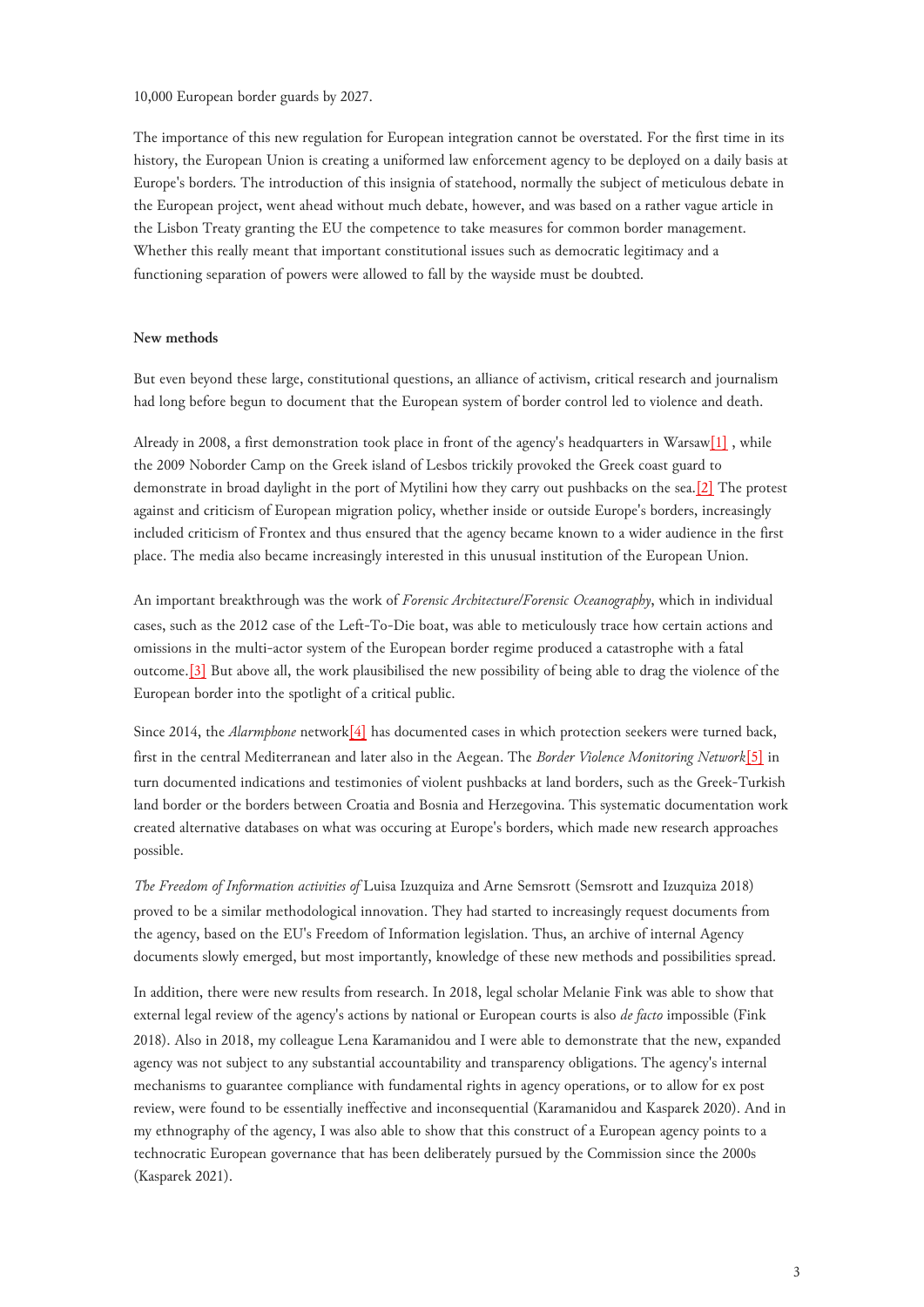Thus, from 2017 onwards, there was growing evidence that Frontex favoured or supported national border management practices that contradicted international refugee law, the European Charter of Fundamental Rights and European law. It was also clear that there were high legal and administrative hurdles to holding the agency accountable.

### **Scandals**

Leggeri's resignation proved that the criticism of the agency after the summer of migration had been justified. The massive expansion of the agency's competences and budget in the absence of control and oversight accelerated a development in which the agency and especially its executive director apparently felt that they were untouchable and that the end - stopping migration to Europe - justified the means - particularly violent pushbacks. This was also reflected in the fact that the agency apparently began to move beyond the law in other activities as well.

<span id="page-3-0"></span>The creation of a *toxic workplace environment* in the agency as described above seems to be the least of the accusations. Leggeri also deliberately obstructed the recruitment of 40 so-called fundamental rights observers, as required by the 2019 regulation. He was so brazen that even the Commission lost patience with him, which resulted in an exchange of letters worth seeing.[\[6\]](#page-6-5) Furthermore, it seems that the leadership of the agency deliberately bullied the head of the fundamental rights department in the agency out of office. The latter had repeatedly demanded the withdrawal of Frontex from operations in which fundamental rights were obviously violated. But Leggeri did not want to comply with these demands. The head was then apparently cold-called, and her post effectively remained vacant for many months and was only filled by a confidant of the executive director in autumn 2020.

<span id="page-3-1"></span>The process of creating the agency's standing corps, i.e. 10,000 border guards by 2027, was also fabulously botched[.\[7\]](#page-6-6) Applicants were first told that they would be hired, then the next day they were turned down by email. When they arrived in Warsaw, they were parked in the barracks of the Polish Border Guard and forgotten. And because of the failure to create a hygiene concept, the corona virus spread among the new recruits. The agency also failed to create regulations that would allow reserve members to own, carry and transit firearms. It is also alleged that the agency spent millions on dysfunctional software and never took recourse against the manufacturers.

<span id="page-3-2"></span>In the autumn of 2020, the first media reports emerged,  $[8]$  which addressed these events,  $[9]$  but above all the question of the agency's involvement in pushbacks. It is not clear whether it was these reports that brought the anti-corruption authority OLAF onto the scene. In any case, OLAF searched the offices of Leggeri and his office manager in early December 2020, seized extensive documents, sealed the rooms and questioned agency staff. This was the beginning of OLAF's investigation, which led to the more than 200-page report that ultimately prompted Leggeri's resignation.

However, it was a long road until then. The agency's management board launched a quick internal investigation into the allegations, but could neither confirm nor refute some of the allegations. Apparently, the agency had not handed over all the necessary documents to its own board. The investigation in the LIBE Committee of the European Parliament by the *Frontex Scrutiny Working Group* also led to the ambivalent result that a direct involvement of the agency in pushbacks could not be confirmed, but that the agency definitely knew about pushbacks and did not do anything about it. There were also various investigations by the European Ombudsperson.

<span id="page-3-3"></span>Leggeri maintained all along that the accusations were unjustified, brazenly claiming that pushbacks do not occur at all in the Aegean. This despite the fact that even the UNHCR estimates many hundred cases per year.[\[10\]](#page-6-9) Leggeri refused all attempts at clarification and only made concessions where there was no other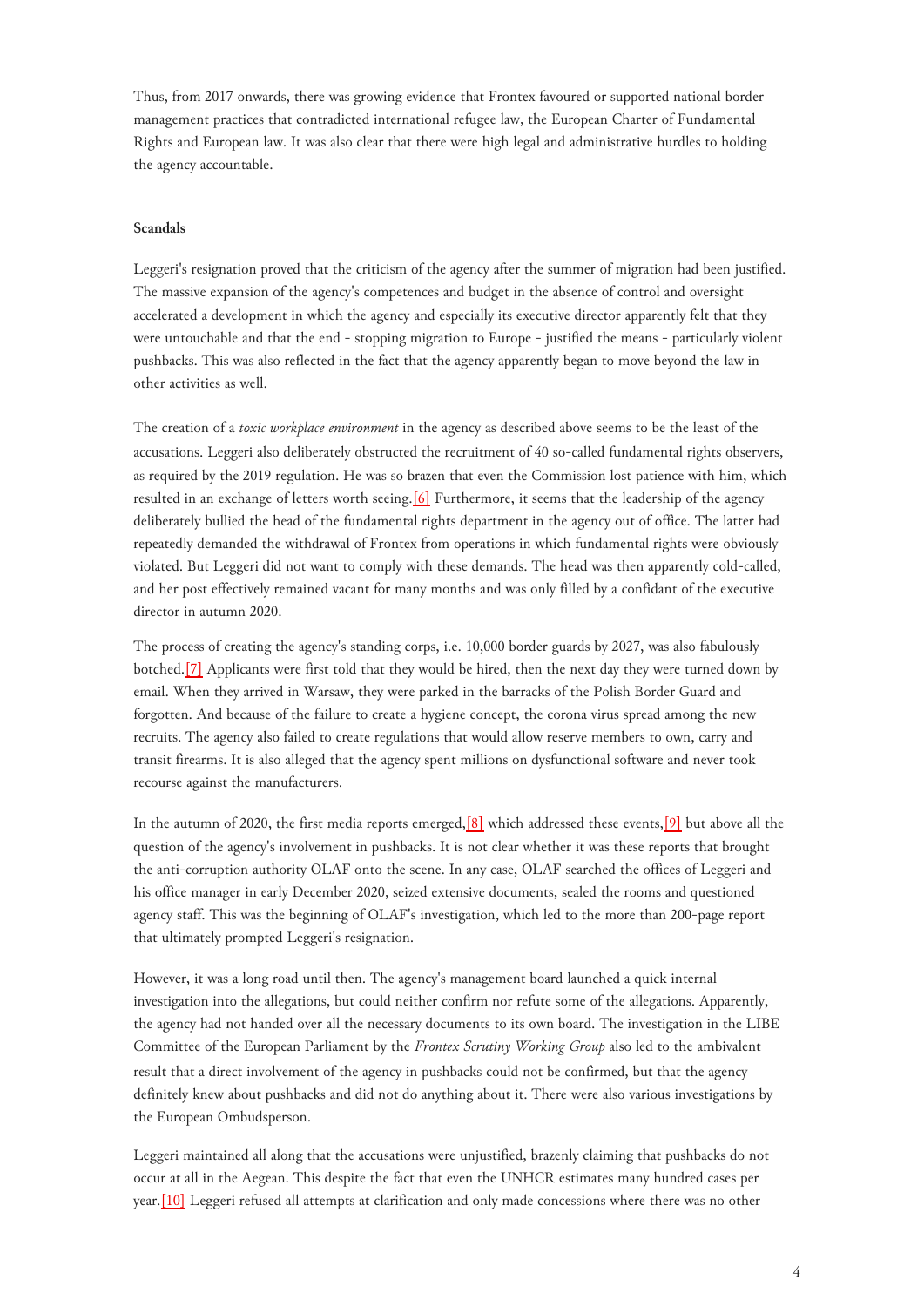way. In April 2022, OLAF finally completed the report in question and handed it over to the agency's Board of Directors. There it lay for several weeks until further media reports[\[11\] w](#page-6-10)ere able to show, through a clever combination of f*reedom of information requests* to an internal database of the agency with activist documentation that Frontex not only tolerates and tacitly accepts pushbacks in the Aegean, but also systematically erases this knowledge from its own databases. At this point, the pressure was finally too much. The board of directors, which met a few days after these important revelations, decided to open disciplinary proceedings against Leggeri. He forestalled this by resigning.

#### **Does European law apply at Europe's borders?**

On the occasion of his resignation, Leggeri turned to his staff for the last time. In a letter, he lamented that a new narrative about the agency had been established over the past two years. He maintains that the mandate from the 2019 regulation mandated him to create the EU's first uniformed service to assist member states in border management. The new narrative, however, were "that Frontex's core mandate should be transformed in practice into a sort of Fundamental Rights Body" that were to monitor what member states do at the EU's external border. However, this was not compatible with him, which is why he claimed he was forced to resign.

This openly displayed disregard for the validity of fundamental rights in the European Union underlines why Leggeri was unacceptable as the executive director of a European agency. For it must of course not be the case that the director of a European agency perceives fundamental rights as an imposition and refuses to stand up for them. Fundamentally, however, Leggeri actually points to a tension that has characterised the European migration and border regime from the beginning. With the creation of a common European border policy and a Europeanised border through the Schengen Agreements and above all through the Treaty of Amsterdam (1997), the EU had also attempted to break away from a model of national, sovereign power at the border. The professionalisation of *border management* through the creation of Frontex and other means, the introduction of supposedly knowledge-based methods of risk analysis, the codification of the law governing the border through the *Schengen Borders Code,* but above all the promise of a highly technologised border, which was to become effective far beyond the actual border line through networked databases and surveillance technologies, was the European promise to the member states.

However, the summer of migration 2015 revealed the inadequacy of such a Europeanised approach. Various member states, such as Greece, Hungary and Poland, reverted to the old modes of sovereign power of the national border. This included the notion that the state had the sole sovereignty to decide on access to national territory and to enforce it by force if necessary. The slow failure of the EU-Turkey deal that had ended the summer of migration in 2016, the forced refugee migration at the Belarus-Poland border, slowly increasing unauthorised border crossings in the Balkans therefore led to a creeping normalisation and systematisation of this violence in the form of pushbacks in recent years.

What is currently fatal, however, is that these old rationalities have been combined with the new surveillance technologies to form a machine of systematic and daily pushbacks. The cooperation of the Frontex agency under Executive Director Leggeri with the national border control institutions represents precisely this connection. Often Frontex only provides the information about boats or groups of people on the move, which the agency gains through its surveillance capacities. The dirty and illegal work of pushbacks is then left to member state institutions such as the Greek Coast Guard or even such dubious entities such as the so-called *Libyan Coast Guard*, a militia of the Libyan civil war that switched to migration control at the financial incentive of the EU. And as we have shown in another article, the return to old, Westphalian notions of what constitutes effective border management can also be seen in the drafting process of the 2019 regulation (Kasparek and Karamanidou 2022).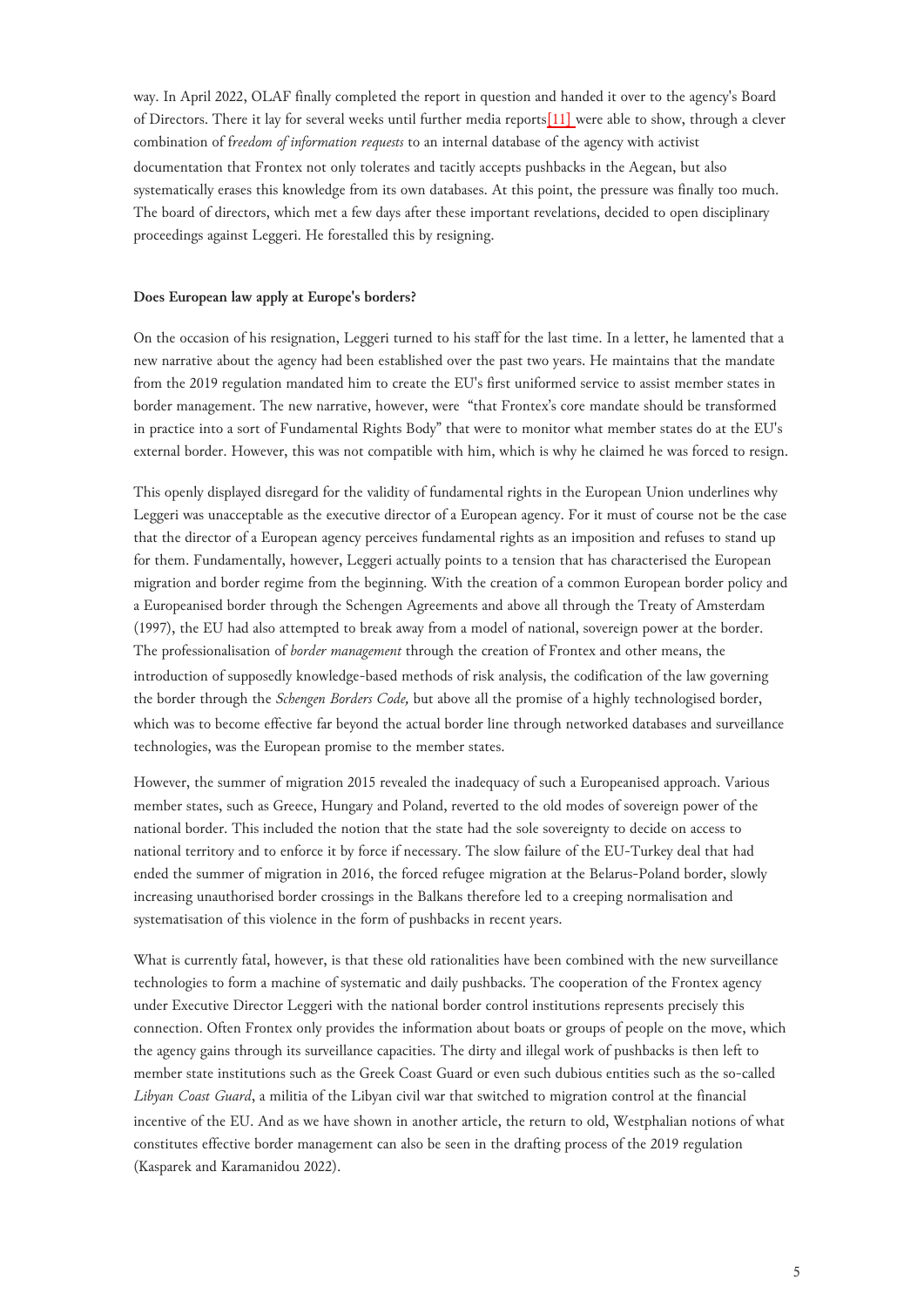Is it really too much to ask that a European *law enforcement agency* be obliged to enforce European law at the borders of Europe? This is only ostensibly a rhetorical question, because this is precisely the banal requirement that Leggeri no longer wanted to meet. Pushbacks, disproportionate detention of asylum seekers, violence against fleeing persons are not permissible, especially under European law, and are often even subject to criminal prosecution. The agency knows about these daily violations of European law, but it supports and covers up for the perpetrators in a supposed gesture of European solidarity.

This means, however, that the crisis of the rule of law in the EU has a third arena: Europe's borders. For neither Frontex nor the Commission, which could have long since insisted on compliance with European law through infringement proceedings, seem to feel responsible for defending the European rule of law at Europe's borders. Even from the perspective of liberal democracy, this constellation poses a fundamental problem.

# **Defund Frontex**

In my book "Europe as Border" (Kasparek 2021), an ethnography of the agency Frontex, I also trace the long line of co-production between the European project and the European border. In my opinion, the fundamental misery of European migration policy lies in the fact that the EU committed itself about two decades ago to shaping migration policy primarily through the technology of the border and thus to externalising it. But migration policy is always also about governing societies, and should have been negotiated accordingly with regard to the future of European societies. Instead, a supposedly apolitical and technology-oriented agency was created that has since become uncontrollable and poses a threat not only to the rule of law in Europe but also to the democratic character of the European project.

Therefore, a fundamental reform of the agency is indispensable. The core of the reform must be a withdrawal of competences and budget, for example in order to finally create and finance a European civilian sea rescue mechanism. And the task of initial reception and registration of protection seekers at Europe's borders must not necessarily be carried out by border guards either. Moreover, the agency must be forced to disclose its internal model of knowledge production, the so-called risk analysis, and have it independently audited. For, as I have been able to show, its model is riddled with anti-migrant presumptions. However, the most important point of the reform must indeed be that the agency submit to the fundamental rights and laws that apply in the EU and for the agency to also enforce them pro-actively at Europe's borders. In this way, the violence of Europe's borders, the undeclared war against migrants, could finally be brought to an end and the fatal European entanglement between migration policy and the border would cease.

<span id="page-5-0"></span>Leggeri's resignation is certainly not suitable to solve these structural problems of European border and migration policy, indeed of the European project as a whole. Rather, what is needed now is a fundamental debate on the way Europe wants to relate to the rest of the world. But such a debate will not come on its own; it is already clear that the Commission, for example, is very quick to place all the blame solely on Leggeri's person, thus nipping structural debates about the future of the European border in the bud. However, anyone who believes that such a debate is necessary (and has Swiss citizenship) should vote NO on 15 May.[\[12\]](#page-6-11)

# **Literature**

Fink, Melanie. 2018. *Frontex and Human Rights: Responsibility in 'Multi-Actor Situations' Under the ECHR and EU Public Liability Law*. First Edition. Oxford Studies in European Law. Oxford & New York: Oxford University Press.